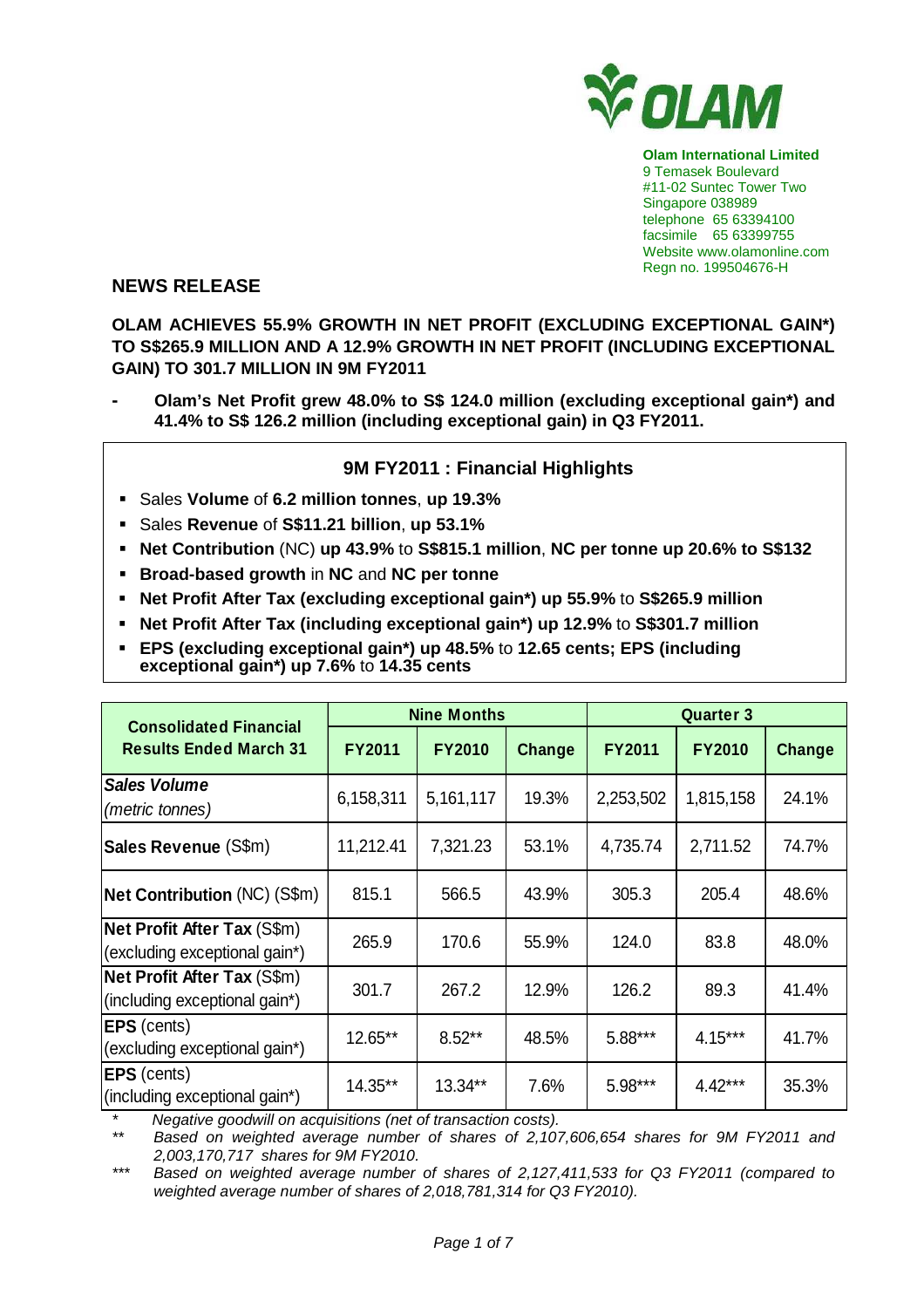

Singapore, May 12, 2011 – Olam International Limited ("Olam" or the "Group"), a leading global, integrated supply chain manager and processor of agricultural products and food ingredients, today reported a Net Profit After Tax (excluding exceptional gain) of S\$265.9 million for the nine months ended March 31, 2011 ("9M FY2011"), a growth of 55.9% compared to S\$170.6 million achieved in the previous corresponding period ("9M FY2010"). Net Profit After Tax (including exceptional gain) for 9M FY2011 was S\$301.7 million, 12.9% higher compared to S\$267.2 million achieved in 9M FY2010.

The 9M FY2011 results included an exceptional gain amounting to S\$35.9 million, arising from the negative goodwill (net of transaction costs) of NZ Farming Systems Uruguay (NZFSU) during the year. In the previous corresponding period (9M FY2010) the Group recorded exceptional gain of S\$96.6 million for the acquisition of tomato processing assets in California.

Net Profit After Tax (excluding exceptional gain) in Q3 FY2011 grew by 48.0% to S\$124.0 million from S\$83.8 million in Q3 FY2010. Net Profit after Tax (including exceptional gain) for the third quarter ended March 31, 2011("Q3 FY2011") was S\$126.2 million, 41.4% higher compared to S\$89.3 million reported in the previous corresponding quarter ("Q3 FY2010").

Olam's Group CFO, Krishnan Ravikumar explained the results: "The strong growth of 55.9% in operational net profits (excluding exceptional gain) in 9M FY2011 was driven by a 19.3% increase in Sales Volume and a 20.6% rise in Net Contribution per tonne. This is one of the strongest periods of growth in Net Contribution per tonne that we have achieved in the last five years. This reflects the effectiveness of our margin enhancing growth initiatives. All five business segments, namely Edible Nuts, Spices & Beans, Confectionery & Beverage Ingredients, Food Staples & Packaged Foods, Industrial Raw Materials and Commodity Financial Services, contributed to the growth in NC.

"We are particularly pleased to have improved our cash-to-cash cycle materially during this period, which helped mitigate an increase in working capital requirements resulting from sharply rising commodity prices. We continue to be disciplined and balanced in our capital allocation decisions to strengthen our portfolio and enhance our margins." he added.

Olam's Group Managing Director and CEO, Sunny Verghese said: "We continue to execute well on our Six Year Corporate Strategic Plan (FY2010-2015). The results that we have announced today exceed the milestones that we had set for this stage of the plan. Our 9M FY2011 interim results provide further evidence of the full effectiveness and potential of our growth strategy. We have now built a differentiated and unique business portfolio by investing selectively in attractive-return upstream (plantations) and midstream (value-added processing) growth initiatives, which has helped us to enhance margins and strengthen returns."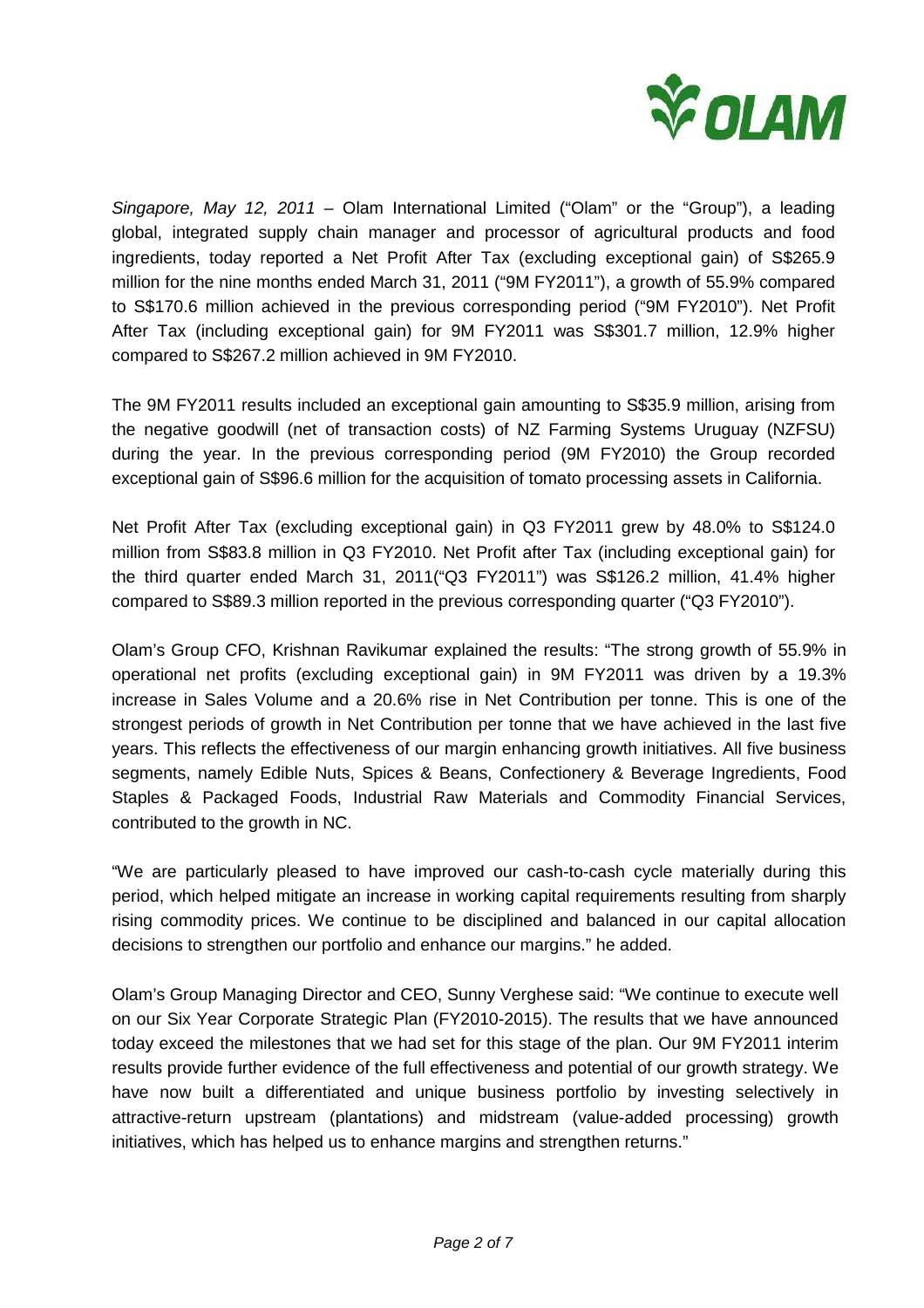

### **Group Financial Review**

The Group has had a strong 9M FY2011 with record growth (up 55.9%) in Net Profit (excluding exceptional gain). The period was characterised by sharply rising commodity prices, with several agricultural commodities reaching historical highs. In addition to rising prices, there was a substantial increase in volatility across the global agricultural sector.

Olam's diversified product portfolio, origination and distribution reach, and selective integration across the agri-business value chain, combined with strong risk management capabilities, has allowed the Group to grow profitably under these market conditions. Strong execution of the Group's strategy by expanding upstream selectively to include plantations (perennial plantation crop investments, include palm, rubber, almonds and coffee), farming (annual crop investments include peanuts, soyabean, cotton and rice), hardwood forest concessions and dairy farming, as well as selective integration into midstream value-added processing activities (including cocoa processing, soluble coffee manufacturing, tomato paste manufacturing, peanut paste manufacturing, spice grinding, dehydrates manufacturing), have all contributed to generating solid returns and enhancing the Group's margins in 9M FY2011.

During 9M FY2011, Sales Volume rose 19.3% to 6.2 million metric tonnes. Sales Revenue grew 53.1% to S\$11.21 billion as commodity prices increased substantially during the period. NC surged 43.9% to S\$815.1 million as a result of both higher Sales Volume and enhanced margin per tonne, with NC margins increasing 20.6% from S\$110 to S\$132 per tonne. Edible Nuts, Spices & Beans, Confectionery & Beverage Ingredients, Food Staples & Packaged Foods and Industrial Raw Materials segments all contributed strongly to the growth in Sales Volume and NC during this period.

Q3 FY2011 registered a 24.1% increase in Sales Volume; higher commodity prices supported the rise in Sales Revenue by 74.7%. NC grew 48.6% as per tonne NC margin improved 19.8% from S\$113 to S\$136.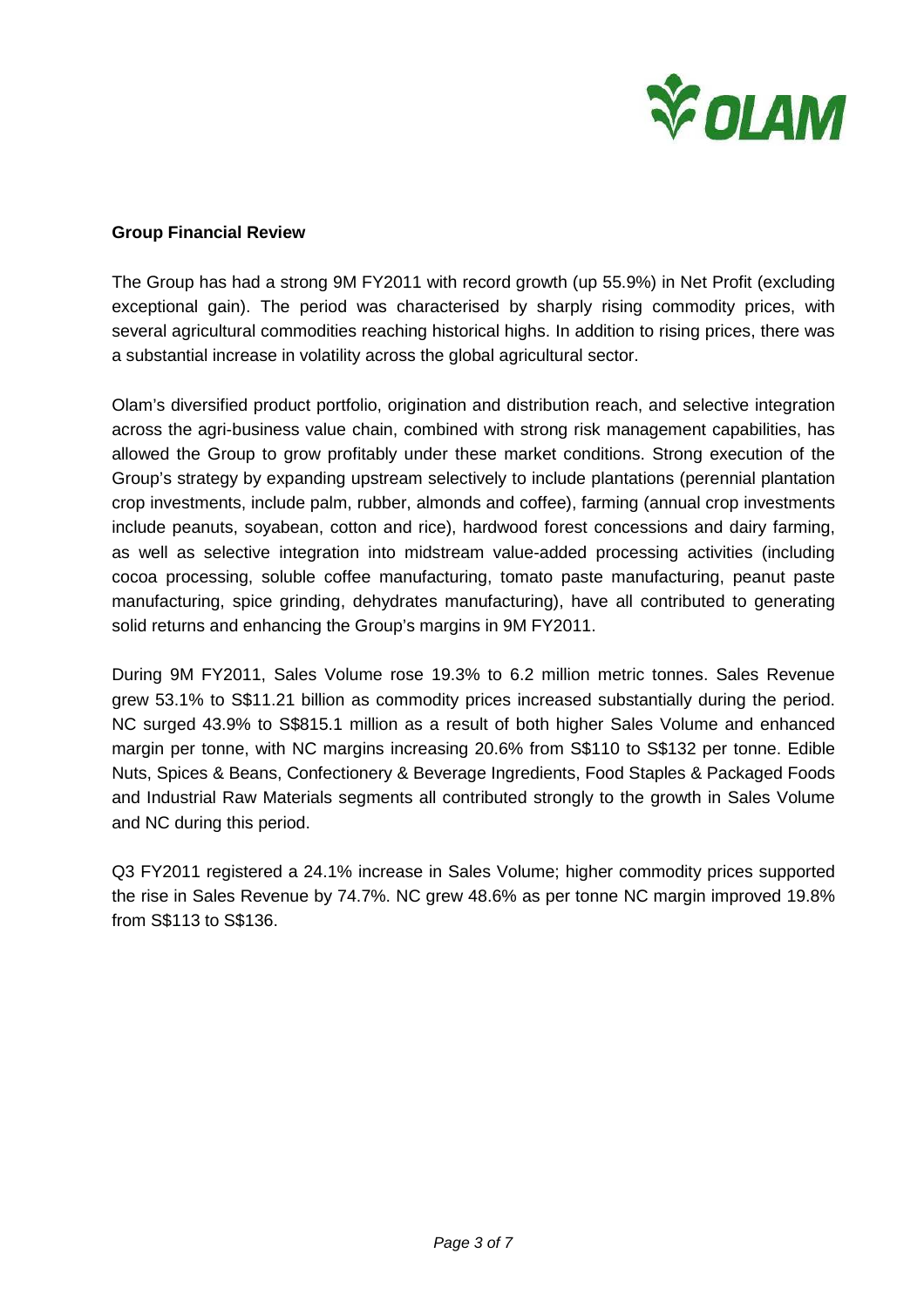

## **Segmental Review**

| <b>Edible Nuts, Spices &amp;</b><br><b>Beans</b> | <b>Nine Months</b> |               |        | <b>Quarter 3</b> |               |        |
|--------------------------------------------------|--------------------|---------------|--------|------------------|---------------|--------|
|                                                  | <b>FY2011</b>      | <b>FY2010</b> | Change | <b>FY2011</b>    | <b>FY2010</b> | Change |
| Sales Volume<br>(metric tonnes)                  | 904,438            | 767,853       | 17.8%  | 343,743          | 256,844       | 33.8%  |
| Sales Revenue (S\$m)                             | 1,686.69           | 1,010.70      | 66.9%  | 671.85           | 311.02        | 116.0% |
| NC(S\$m)                                         | 192.8              | 130.3         | 48.0%  | 81.0             | 56.7          | 42.7%  |
| NC Per Tonne (S\$)                               | 213.1              | 169.7         | 25.6%  | 235.5            | 220.9         | 6.6%   |

The **Edible Nuts, Spices & Beans** segment recorded Sales Volume and NC growth of 17.8% and 48.0% in 9M FY2011 and 33.8% and 42.7% in Q3 FY2011 respectively. During this period, the Group successfully integrated the Gilroy acquisition whose results have tracked above our investment thesis. In line with our strategy, Olam also acquired additional almond orchard plantations in California during this quarter. In addition, the Group also scaled up its peanut farming operations in Argentina during this period.

| <b>Confectionery &amp;</b><br><b>Beverage Ingredients</b> | <b>Nine Months</b> |               |        | <b>Quarter 3</b> |               |        |
|-----------------------------------------------------------|--------------------|---------------|--------|------------------|---------------|--------|
|                                                           | <b>FY2011</b>      | <b>FY2010</b> | Change | <b>FY2011</b>    | <b>FY2010</b> | Change |
| Sales Volume                                              |                    |               |        |                  |               |        |
| (metric tonnes)                                           | 1,155,520          | 1,013,633     | 14.0%  | 509,822          | 426,821       | 19.4%  |
| Sales Revenue (S\$m)                                      | 4,729.15           | 2,956.92      | 59.9%  | 2,308.76         | 1,305.76      | 76.8%  |
| NC(S\$m)                                                  | 210.5              | 136.6         | 54.1%  | 87.3             | 50.0          | 74.7%  |
| NC Per Tonne (S\$)                                        | 182.1              | 134.7         | 35.2%  | 171.2            | 117.0         | 46.3%  |

The **Confectionery & Beverage Ingredients** segment grew its Sales Volume by 14.0% and 19.4% in 9M FY2011 and Q3 FY2011 respectively. NC grew by 54.1% and 74.7% in 9M FY2011 and Q3 FY2011 respectively. The call for a ban on exports from Cote d'Ivoire by the European Union had impacted exports of cocoa beans during the quarter. However this led to an increase in selling differentials, resulting in better margins for the business. The political situation in Cote d'Ivoire has finally stabilised and normal business activities have already resumed. We have successfully integrated the Britannia Foods acquisition with the rest of the cocoa business and expect this to further strengthen our competitive position in the cocoa industry.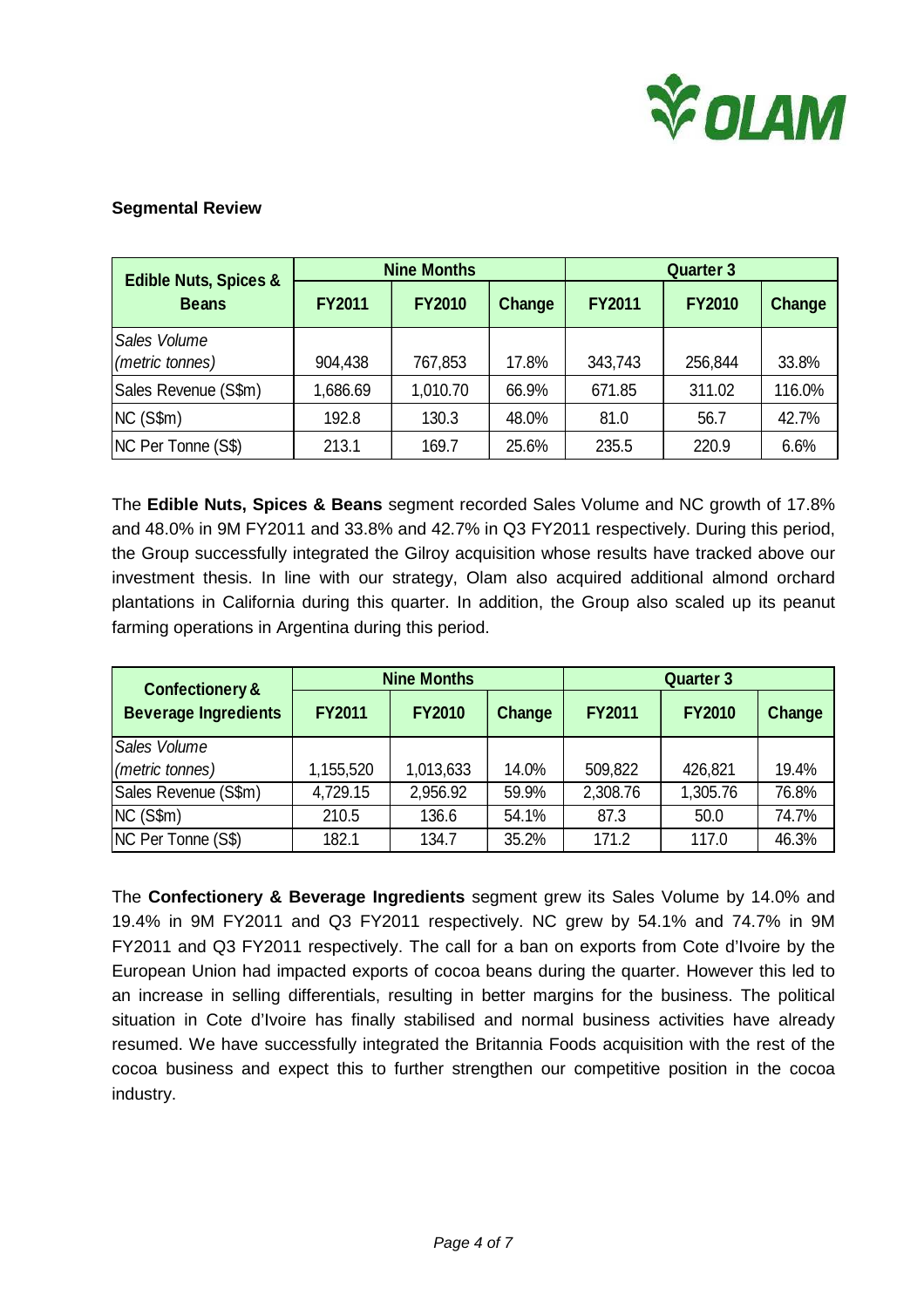

The Coffee business also performed well due to a good Robusta crop in Vietnam and improved market shares in Africa, Asia and South and Central America. The soluble coffee business in Vietnam had stabilised and operated near full capacity during this period. The upstream initiative in setting up coffee plantations in Laos is progressing as planned. Our new coffee operations in Mexico have got off to a good start.

| <b>Food Staples &amp;</b> |               | <b>Nine Months</b> |        |               | <b>Quarter 3</b> |          |  |
|---------------------------|---------------|--------------------|--------|---------------|------------------|----------|--|
| <b>Packaged Foods</b>     | <b>FY2011</b> | <b>FY2010</b>      | Change | <b>FY2011</b> | <b>FY2010</b>    | Change   |  |
| Sales Volume              |               |                    |        |               |                  |          |  |
| (metric tonnes)           | 2,980,236     | 2,412,754          | 23.5%  | 990,724       | 799,153          | 24.0%    |  |
| Sales Revenue (S\$m)      | 2,349.73      | 2,053.32           | 14.4%  | 726.81        | 689.88           | 5.4%     |  |
| NC(S\$m)                  | 239.3         | 192.2              | 24.5%  | 67.1          | 63.6             | 5.5%     |  |
| NC Per Tonne (S\$)        | 80.2          | 79.6               | 0.8%   | 67.6          | 79.5             | $-15.0%$ |  |

The **Food Staples & Packaged Foods** segment achieved volume growth of 23.5%, GC growth of 26.1% and NC growth of 24.5% respectively compared to 9M FY2010. This strong volume growth was led by the wheat business with strong market share growth in the African markets. NC per ton grew by 0.8% from S\$79.6 in 9M FY2010 to S\$80.2 in 9M FY2011. The Grains and Packaged Foods businesses performed in line with expectations. However, the Dairy business had to contend with difficult trading conditions and lower industry margins and the consolidation of operating losses from NZFSU. Upon assuming control of NZFSU, Olam had taken significant steps to reshape strategy and revamp the management of the company. Olam expects these efforts to start producing more positive results over the next few years. Our investment in OCDL, the dairy processing operation in New Zealand underperformed during the period on account of the surprisingly high milk price announced by Fonterra in February for the FY2011 season which led to poor performance for most dairy processors during this period.

| <b>Industrial Raw Materials</b> |               | <b>Nine Months</b> |        |               | <b>Quarter 3</b> |        |  |
|---------------------------------|---------------|--------------------|--------|---------------|------------------|--------|--|
|                                 | <b>FY2011</b> | <b>FY2010</b>      | Change | <b>FY2011</b> | <b>FY2010</b>    | Change |  |
| Sales Volume                    |               |                    |        |               |                  |        |  |
| (metric tonnes)                 | 1,118,115     | 966,876            | 15.6%  | 409,213       | 332,340          | 23.1%  |  |
| Sales Revenue (S\$m)            | 2,446.85      | 1,300.29           | 88.2%  | 1,028.31      | 404.86           | 154.0% |  |
| NC(S\$m)                        | 151.3         | 85.0               | 78.1%  | 65.1          | 26.3             | 147.9% |  |
| NC Per Tonne (S\$)              | 135.3         | 87.9               | 53.9%  | 159.2         | 79.0             | 101.5% |  |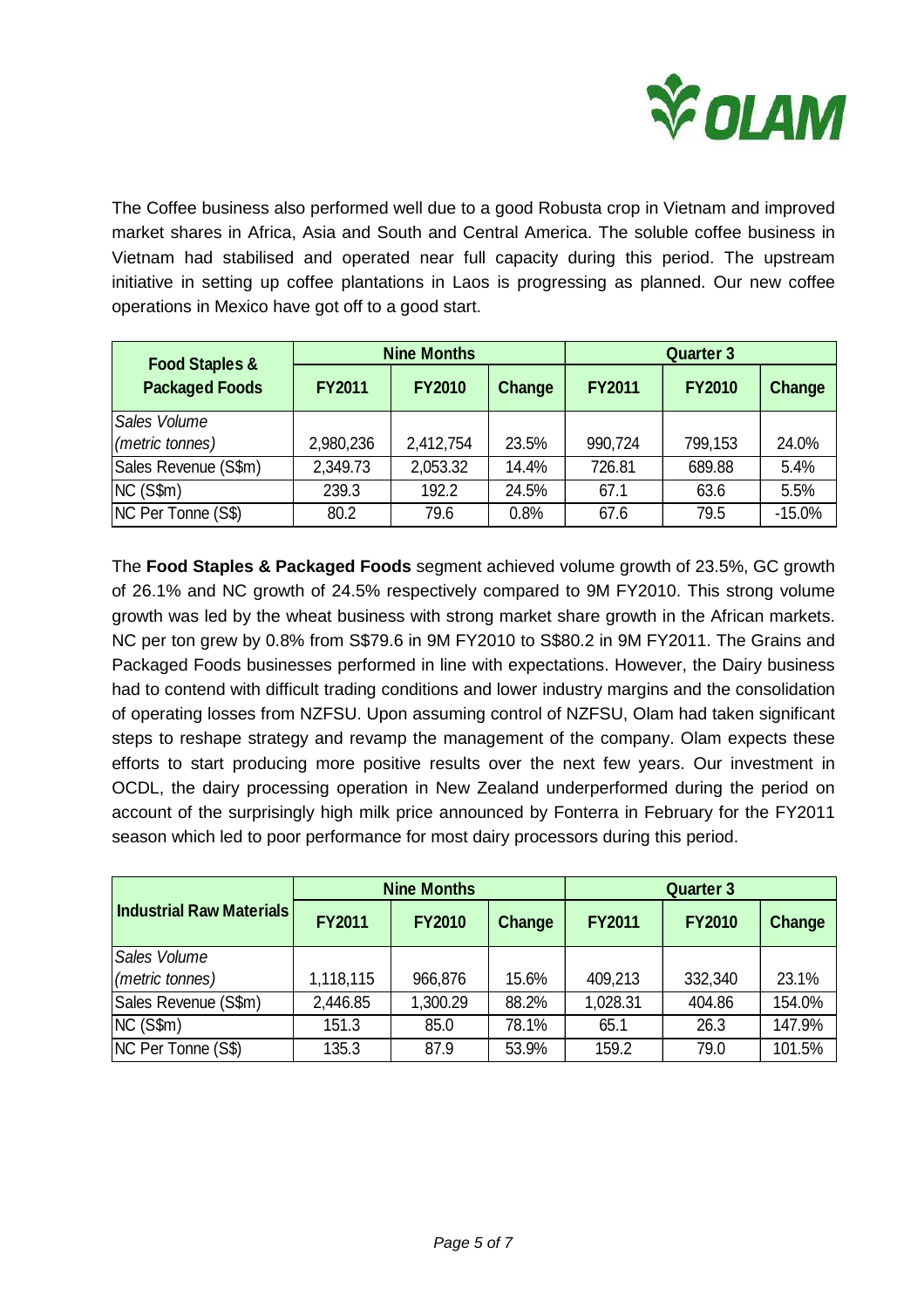

The **Industrial Raw Materials** segment saw volume growth of 15.6%, GC growth of 59.8% and NC growth of 78.1% compared to 9M FY2010. This segment constituted 18.2% of the Group's volumes, 21.8% of its revenues, 20.4% of its GC and 18.6% of its NC. NC per ton in this segment grew by 53.9% from S\$88 in 9M FY2010 to S\$135 in 9M FY2011. Cotton prices which peaked in March have retraced down from their historical highs. This should release working capital invested in the business post the end of Q3 FY2011. The impact of unprecedented floods in Queensland is not likely to have any material impact on our cotton operations for this year. The cotton business has seen strong improvement in margins during this period. The Wood Products business has performed slightly below expectation due to very sluggish demand conditions in Europe as well as Asia. The integration of TT Timber assets acquired earlier this year has progressed smoothly. The Group's expansion into South America (Costa Rica, Panama and El Salvador) to source plantation teak has also been successful during this period.

The **Commodity Financial Services (CFS)** segment had a difficult quarter due to volatility in commodity prices and contributed to 2.6% of the Group's NC with S\$21.1 million as against an NC of S\$22.4 million in 9M FY2010. However, the key activities of the group namely market making of commodity options and risk management solutions continue to develop in line with our business plans.

# **Outlook and Prospects**

Given the strong performance recorded by the Group in 9M FY2011 and the continued execution of its long term strategic growth plans, the Group continues to be positive about its prospects for the remainder of FY2011.

### **Note**:

This release should be read and understood only in conjunction with the full text of Olam International Limited's 9M FY2011 and Q3 FY2011 Financial Statements lodged on SGXNET on May 12, 2011.